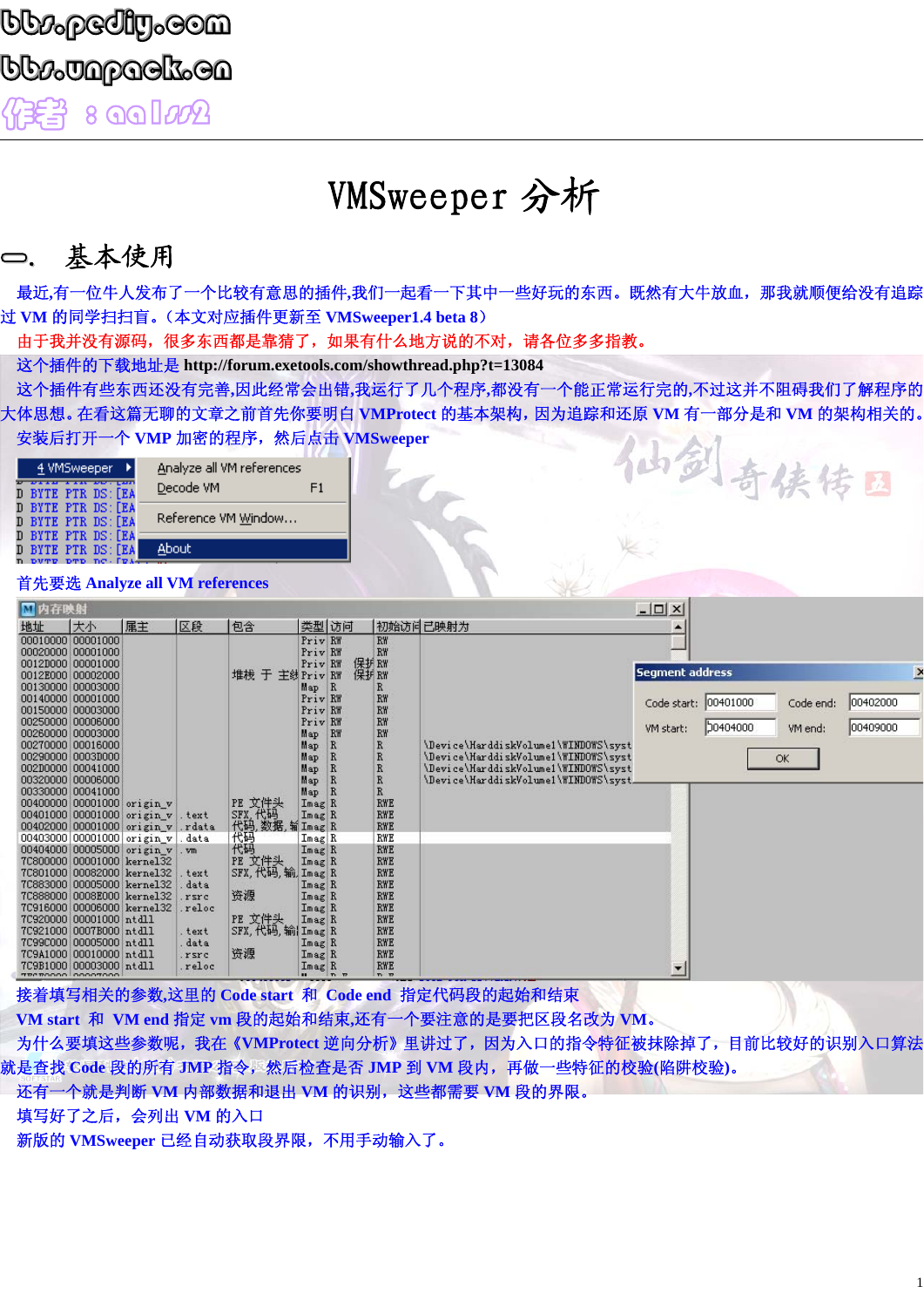### bb $\nu_{\rm p}$ ediy.com bb $\nu$ unppaak. 8 aa1ss2



 $\vert x \vert$ 

进行分析后弹出一个框后要求重新打开程序,这里正常的话应该是重启,然后进行 **patch**。



错误

The code is finished by transition.

Is required full analysis of a map of transitions and construction of a new code.

确定

二.初始化状态

### 重新打开程序,我们来看一下刚刚 **VMSweeper** 做了些什么。

| 打开 OD 的目录,你会发现多了一个以程序名称命名的目录,打开它,会看到一些文件。 |  |
|-------------------------------------------|--|
| 圖 404BDD.trc                              |  |
| $405D1E.$ log                             |  |
| 405D1E.trc                                |  |
| 401000.log                                |  |
| 401000.trc                                |  |
| Hnd_00401000.map                          |  |
| <mark>க</mark> ி Mem_00401000. map        |  |
| 國 PiCode0_00401000.map                    |  |
| 國 PiCode0_00401000.pmb                    |  |
| 國 PiCode1_00401000. map                   |  |
| 國 PiCode1_00401000.pmb                    |  |
| <mark>छ</mark> ] Refs_00401000. map       |  |
| 园 Regs_00405D1E. map                      |  |
| <b>b</b> Regs_00405F91.map                |  |
| 园 Reloc0_00401000.map                     |  |
| 园 Reloc1_00401000.map                     |  |
| <b>bo</b> Rvm_00401000. map               |  |
| 圖 Stack_00405D1E.map                      |  |
| 园 Stack_00405F91.map                      |  |
| Trans0_00401000.map                       |  |
| Trans1_00401000.map                       |  |
| 國 Zones 00401000.map                      |  |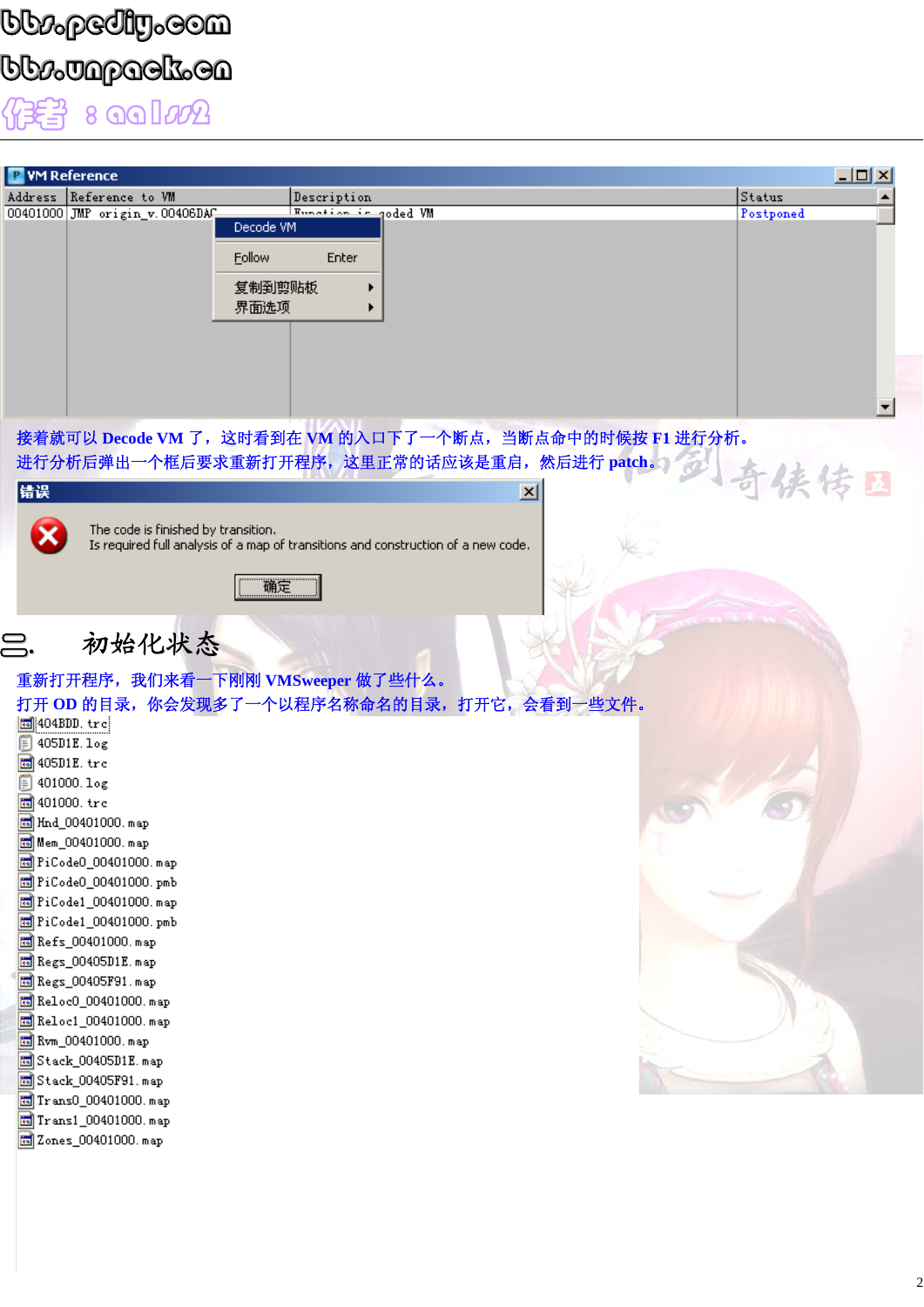## **bb:pediy.com** bb*ø*Japack.ca 作者 8 00 lm2

这些文件都是干什么的呢,我们一个一个来看。

Regs\_xxxxxxx

Stack\_xxxxxxx

很明显,文件名已经提示是寄存器和堆栈了,那么到底是什么寄存器和堆栈呢,我没有插件的源代码,就只能猜了,如果没有猜错的话 这个应该是保存插件内部虚拟机的状态。

| <b>Regs_00405D1E.map:</b>                                         |  |     |
|-------------------------------------------------------------------|--|-----|
| eax: $\text{eax} \ll (\text{ecx} \ll \text{ecx})$                 |  |     |
| ecx: $(ex << ex) - 1$                                             |  |     |
| edx: edx                                                          |  |     |
| ebx: 0x00407C27                                                   |  |     |
| esp: 0x0012FEE4<br><b>TANK</b>                                    |  |     |
| ebp: 0x0012FFA4                                                   |  |     |
| esi: $[0x0012FFA4] + 0x00407C27$                                  |  | 区   |
| edi: 0x0012FEE4                                                   |  |     |
| efl: efl                                                          |  |     |
| 首先看地址 00405D1E                                                    |  |     |
| the property of the control of<br><b><i>Charles Committee</i></b> |  | nac |

|                                                                                                                                                                                                                                                                                                                                                                                                          | Immunity Debugger - test2. vmp. exe                                                                                                                                                                                                                                                                                                                                                                                                                                                                                                                                                                                                                                                                                                                                                                                                                                                                                                                                                                                                                                                                                                                                                                                                                                                                                                                                                                                                                                                                                                                                                                                                                                                                                                                                                                                                                                                                                                                                                                                                                                                                                                                                                                                                                                                                                                                                                 | I⊡∥X |
|----------------------------------------------------------------------------------------------------------------------------------------------------------------------------------------------------------------------------------------------------------------------------------------------------------------------------------------------------------------------------------------------------------|-------------------------------------------------------------------------------------------------------------------------------------------------------------------------------------------------------------------------------------------------------------------------------------------------------------------------------------------------------------------------------------------------------------------------------------------------------------------------------------------------------------------------------------------------------------------------------------------------------------------------------------------------------------------------------------------------------------------------------------------------------------------------------------------------------------------------------------------------------------------------------------------------------------------------------------------------------------------------------------------------------------------------------------------------------------------------------------------------------------------------------------------------------------------------------------------------------------------------------------------------------------------------------------------------------------------------------------------------------------------------------------------------------------------------------------------------------------------------------------------------------------------------------------------------------------------------------------------------------------------------------------------------------------------------------------------------------------------------------------------------------------------------------------------------------------------------------------------------------------------------------------------------------------------------------------------------------------------------------------------------------------------------------------------------------------------------------------------------------------------------------------------------------------------------------------------------------------------------------------------------------------------------------------------------------------------------------------------------------------------------------------|------|
|                                                                                                                                                                                                                                                                                                                                                                                                          | 文件 07) 查看 (V) 调试 (D) 脚本库 (I) 选项 (T) 窗口 (W) 帮助 (H)                                                                                                                                                                                                                                                                                                                                                                                                                                                                                                                                                                                                                                                                                                                                                                                                                                                                                                                                                                                                                                                                                                                                                                                                                                                                                                                                                                                                                                                                                                                                                                                                                                                                                                                                                                                                                                                                                                                                                                                                                                                                                                                                                                                                                                                                                                                                   |      |
|                                                                                                                                                                                                                                                                                                                                                                                                          | ○○多国国 (( ×  ▶    峠 †  2   具 +  +  lemtwhcpkbzr…s?                                                                                                                                                                                                                                                                                                                                                                                                                                                                                                                                                                                                                                                                                                                                                                                                                                                                                                                                                                                                                                                                                                                                                                                                                                                                                                                                                                                                                                                                                                                                                                                                                                                                                                                                                                                                                                                                                                                                                                                                                                                                                                                                                                                                                                                                                                                                   |      |
|                                                                                                                                                                                                                                                                                                                                                                                                          |                                                                                                                                                                                                                                                                                                                                                                                                                                                                                                                                                                                                                                                                                                                                                                                                                                                                                                                                                                                                                                                                                                                                                                                                                                                                                                                                                                                                                                                                                                                                                                                                                                                                                                                                                                                                                                                                                                                                                                                                                                                                                                                                                                                                                                                                                                                                                                                     |      |
| IJ                                                                                                                                                                                                                                                                                                                                                                                                       | Fiol<br>■ CPU - 主线程 - 模块 - test2 vm                                                                                                                                                                                                                                                                                                                                                                                                                                                                                                                                                                                                                                                                                                                                                                                                                                                                                                                                                                                                                                                                                                                                                                                                                                                                                                                                                                                                                                                                                                                                                                                                                                                                                                                                                                                                                                                                                                                                                                                                                                                                                                                                                                                                                                                                                                                                                 |      |
| 地与                                                                                                                                                                                                                                                                                                                                                                                                       | 00405D1E > $66:0$ FBBF1<br>BIC CX, SI<br>$\langle$<br>▲ 寄存器 〈FPU〉<br>$\left\langle \right\rangle$<br>$\left\langle \right\rangle$                                                                                                                                                                                                                                                                                                                                                                                                                                                                                                                                                                                                                                                                                                                                                                                                                                                                                                                                                                                                                                                                                                                                                                                                                                                                                                                                                                                                                                                                                                                                                                                                                                                                                                                                                                                                                                                                                                                                                                                                                                                                                                                                                                                                                                                   |      |
| 00405D22<br>00405D25<br>00405D28<br>00405D2A<br>00405D2C<br>00405D31<br>00405D34<br>00405D36<br>00405D38<br>00405D3D<br>00405D41<br>00405D46<br>00405D47<br>00405D4A<br>00405D4B<br>00405D4F<br>00405D54<br>00405D56<br>00405D57<br>00405D5B<br>00405D5C<br>00405D5F<br>00405D62<br>00405D63<br>00405D69<br>00405D6D<br>00405D70<br>00405D78<br>00405D7B<br>00405D7F<br>00405D84<br>00405D85<br>00405D89 | 0F94C0<br>8A46 FF<br><b>SETE AL</b><br>×.<br>EAX 00000000<br>MOU AL, BYTE PTR DS: [ESI-1]<br>ECX 0013FEFF<br>SHL CH.CL<br><b>D2E5</b><br><b>EDX</b><br>7C92E514 ntdll.KiFastSystemCallRet<br><b>00D8</b><br>ADD AL.BL<br>a.<br>00407C27 test2_um.00407C27<br><b>EBX</b><br>SHRD CX BX 2<br>ROL CL 7<br>66:0FACD9 02<br>0013FED0 ASCII "Mm<br><b>ESP</b><br><b>CØC1 07</b><br>EBP<br>0013FF90<br><b>D2E1</b><br>SHL CL.CL<br>00407C27 test2_um.00407C27<br>ES I<br>04 91<br>ADD AL.91<br>0013FED0 ASCII "Mm<br><b>EDI</b><br>E9 ØDECFFFF<br>JMP test2_um.0040494A<br>MOU DWORD PTR SS: LESP+481.EDX<br>\$89542448<br>00405D1E test2_um.00405D1E<br>EI P<br>E9 210B0000<br>JMP test2_vm.00406867<br>ES 0023 32 位 0 <fffffffff}<br>CS 001B 32 位 0<fffffffff}<br>SS 0023 32 位 0<ffffffff}<br>DS 0023 32 位 0<ffffffff}<br>FS 003B 32 位 7FFDF000<fff}<br>с и<br/><b>STC</b><br/><math>&gt;</math> F9<br/>.66:DBE0<br/>SHL AX, CL<br/>PUSHFD<br/>Ĥ<br/>Й<br/>9 C<br/>Й<br/>MOU WORD PTR SS: LEBP+41, AX<br/>66:8945 04<br/>S<br/>Й<br/>E9 52FEFFFF<br/>JMP test2_vm.00405BA6<br/>GS 0000 NULL<br/>ø<br/>\$ 89F6<br/>MOU ESI, ESI<br/>D Ø<br/>9C<br/>PUSHFD<br/>POP DWORD PTR SS: LESP+301<br/>0<sub>0</sub><br/>LastErr ERROR_SUCCESS (00000000)<br/>8F4424 30<br/>EFL 00000206 (NO,NB,NE,A,NS,PE,GE,G)<br/><math>_{\rm F8}</math><br/>CLC<br/>66:D3D6<br/>RCL SI<sub>cL</sub><br/>ST0 empty -UNORM CFC4 01050104 0049005C<br/>ROL ESI, ØF<br/><b>C1C6 0F</b><br/>empty +UNORM 0075 00620065 00440079<br/>empty +UNORM 0069 006E0069 002E0072<br/>ST1<br/>F9<br/><b>STC</b><br/>ST<sub>2</sub><br/>FF35 6B614000 PUSH DWORD PTR DS: [40616B]<br/><math display="inline">\sim</math><br/>ST3 empty 0.0<br/>8F4424 2C<br/>POP DWORD PTR SS: [ESP+2C]<br/>ST4 empty 0.0<br/>66:89EE<br/>66:89EE MOU SI, BP<br/>C74424 28 000(MOU DWORD PTR SS: LESP+281,0<br/>ST5 empty 0.0<br/>ST6 empty 0.0<br/>66:D3DE<br/>RCR SI.CL<br/>ST7 empty 0.0<br/>8B7424 58<br/>MOU ESI, DWORD PTR SS: [ESP+58]<br/>3210 ESPUOZDI<br/>Cond 0000 Err 00000000<br/>E9 4AF9FFFF<br/>JMP test2_vm.004056CE<br/>PUSHFD<br/>GT<br/>FST 0000<br/><math>\frac{1}{2}</math> <math>\frac{1}{2}</math><br/><b>FCW 027F</b><br/>Prec NEAR.53 Mask<br/>111111<br/>8F4424 34<br/>POP DWORD PTR SS: LESP+341<br/>÷<br/>66:0FB6F1<br/>MOUZX SI.CL<br/>a s</fff}<br></ffffffff}<br></ffffffff}<br></fffffffff}<br></fffffffff}<br> |      |
| 00405D8D<br>00405D8E                                                                                                                                                                                                                                                                                                                                                                                     | 5E<br>POP ESI<br>CALL test2_vm.00406709<br>٠<br>E8 76090000                                                                                                                                                                                                                                                                                                                                                                                                                                                                                                                                                                                                                                                                                                                                                                                                                                                                                                                                                                                                                                                                                                                                                                                                                                                                                                                                                                                                                                                                                                                                                                                                                                                                                                                                                                                                                                                                                                                                                                                                                                                                                                                                                                                                                                                                                                                         |      |
| $S = 7C27$                                                                                                                                                                                                                                                                                                                                                                                               | CX=FEFF<br>跳转来自 00404192,0040430B,00404437,00404510,00404551,004047A4,004041                                                                                                                                                                                                                                                                                                                                                                                                                                                                                                                                                                                                                                                                                                                                                                                                                                                                                                                                                                                                                                                                                                                                                                                                                                                                                                                                                                                                                                                                                                                                                                                                                                                                                                                                                                                                                                                                                                                                                                                                                                                                                                                                                                                                                                                                                                        |      |
| 地址                                                                                                                                                                                                                                                                                                                                                                                                       | △ 0013FED0 20206D4D Mm<br>ASCII<br>十六进制<br>0013FED4<br>00000400<br>.<br><b>0013FED8</b>                                                                                                                                                                                                                                                                                                                                                                                                                                                                                                                                                                                                                                                                                                                                                                                                                                                                                                                                                                                                                                                                                                                                                                                                                                                                                                                                                                                                                                                                                                                                                                                                                                                                                                                                                                                                                                                                                                                                                                                                                                                                                                                                                                                                                                                                                             |      |
| 00403040 00<br>00403070 00<br>00403080 00<br>00403090 00                                                                                                                                                                                                                                                                                                                                                 | AE9FAC18 1臻<br>00 00 00 00 00<br>00 00 00 00 00 00 00<br>00403010 00 00 00 00<br><b>0013FEDC</b><br>8B893000 .0墜<br>00403020 00 00 00 00 00 00 00 00<br><b>00 00 00 00 00 00 00 00</b><br>8054CBE1 或TC<br><b>0013FEE0</b><br>00403030 00 00 00 00<br><b>00 00 00</b><br>00 00 00 00 00 00 00 00 00<br><b>0013FEE4</b><br>0055A388 201<br>8055A4C8 2011<br>0000BB40 0?<br>t£UC<br>00<br><b>00 00</b><br>00 00<br>00<br>00 00 00 00 00<br>.<br>00<br>00<br>00 00<br>趣听<br><b>0013FEE8</b><br>00403050 00 00 00 00<br>00 00 00<br>00<br>00 00 00 00 00<br>00<br>00 00<br>.<br><b>0013FEEC</b><br>00 00 00 00 00<br>00403060 00 00 00 00 00<br>00<br>$\overline{00}$<br>00<br><b>ØØ</b><br>00<br>00<br><b>0013FEF0</b><br>AE9FAC08 日晓<br>00 00 00<br>00 00 00<br>00<br>90<br>00 00 00 00 00<br>00<br>00<br><b>0013FEF4</b><br>8053C675 u#C<br>00000000<br>00<br>00<br>00 00<br>.<br>90<br>90<br>00<br>90<br>00<br>00<br>90<br>00<br>90<br>00<br>90<br><b>0013FEF8</b><br>00 00<br>90<br>00<br>00<br>00 00<br>.<br>00<br>90<br>90<br>00<br><b>00 00</b><br>00<br>00<br><b>0013FEFC</b><br>AE9FAC1C └琮<br>004030A0 00 00 00<br>$\bar{a}$<br>$\overline{00}$<br>00 00<br>.<br><b>ØØ</b><br>00<br>80<br>00<br>00<br><b>ØØ</b><br>00<br><b>DD</b><br>00<br><b>0013FF00</b><br>8B859280 C拝<br>004030B0 00 00 00 00 00 00 00 00<br>00 00 00<br>00<br>00 00<br>00 00<br><b>0013FF04</b><br>8054C6ED 砥TC<br>004030C0 00 00 00 00 00 00 00 00<br>Davidson on on on on on on on on<br>$\bar{\mathbf{g}}$<br>00 00 00<br><b>00 00</b><br>00 00<br>.<br>$\overline{\mathbf{v}}$<br><b>0013FF08</b><br>00000000<br>aa aa aa aa<br>aa aa aa aa                                                                                                                                                                                                                                                                                                                                                                                                                                                                                                                                                                                                                                                                                                                                                         |      |
|                                                                                                                                                                                                                                                                                                                                                                                                          |                                                                                                                                                                                                                                                                                                                                                                                                                                                                                                                                                                                                                                                                                                                                                                                                                                                                                                                                                                                                                                                                                                                                                                                                                                                                                                                                                                                                                                                                                                                                                                                                                                                                                                                                                                                                                                                                                                                                                                                                                                                                                                                                                                                                                                                                                                                                                                                     |      |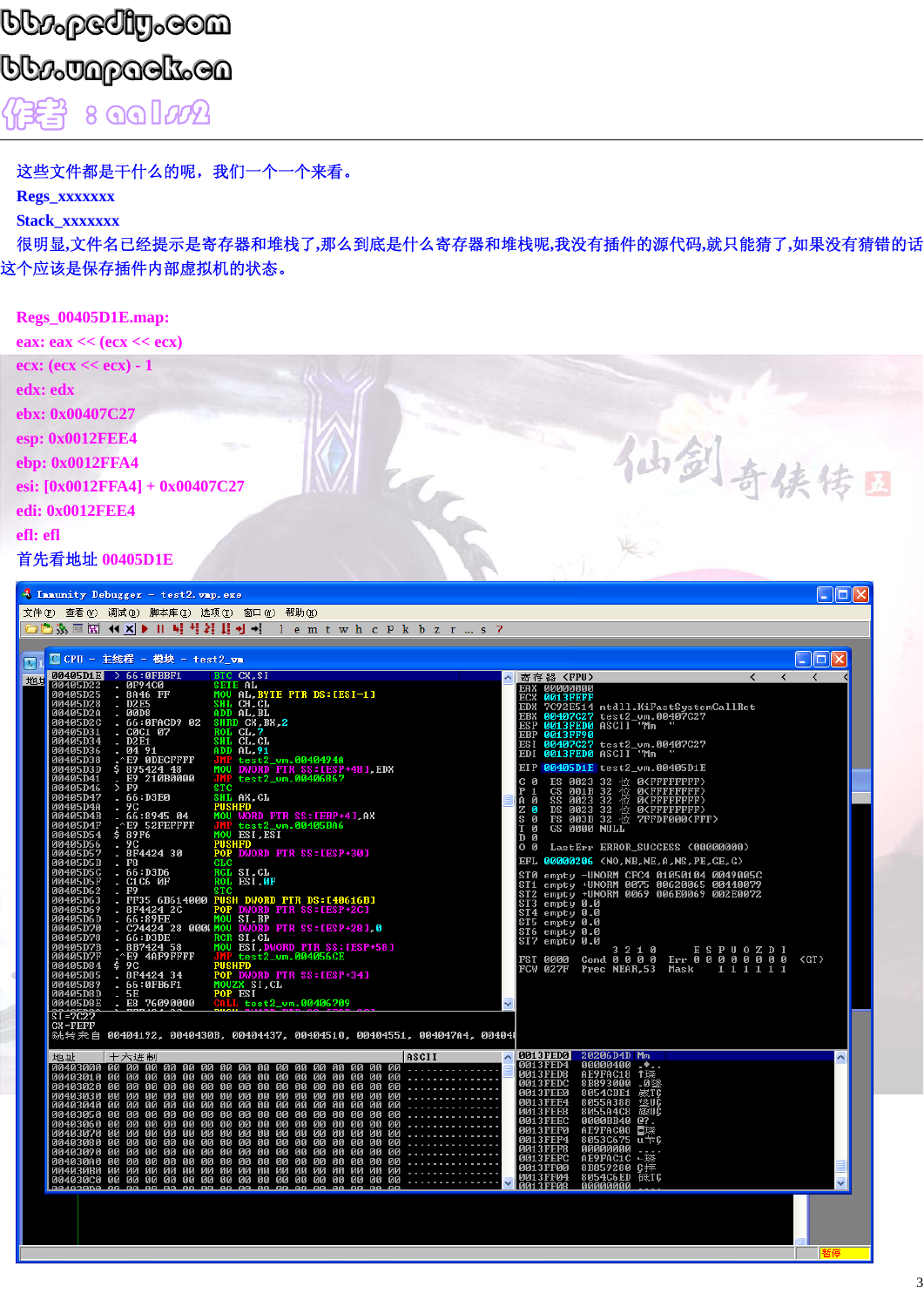#### 这里记录的主要有用的是 ESI(VMP 目前版本的 EIP)的初始化值。

这里记录 EAX 和 ECX 不知道是不是作者搞错了其它的 VM, VMP 在入口 EAX 和 ECX 并没有什么用, 这里还有一个比较有 用的是 EBX 的校验算法, 不过这里并没有记录。这里应该追踪的是 ADD ESI,DWORD PTR SS:[EBP]指令。

#### 接下来看

**Stack 00405D1E.map:** 

| 0012FF94: empty        |  |        |  |
|------------------------|--|--------|--|
| 0012FF98: empty        |  |        |  |
| 0012FF9C: empty        |  |        |  |
| 0012FFA0: empty        |  |        |  |
| 0012FFA4: 0            |  |        |  |
| 0012FFA8: [0x0040616B] |  | 仙剑奇侠传国 |  |
| 0012FFAC: efl          |  |        |  |
| 0012FFB0: ebp          |  |        |  |
| 0012FFB4: ecx          |  |        |  |
| 0012FFB8: ebx          |  |        |  |
| 0012FFBC: esi          |  |        |  |
| 0012FFC0: edx          |  |        |  |
| 0012FFC4: edi          |  |        |  |
| 0012FFC8: ebx          |  |        |  |
| 0012FFCC: eax          |  |        |  |
| 0012FFD0: 0x991AD4CC   |  |        |  |
| 0012FFD4: 0x0101A0F0   |  |        |  |
| 0012FFD8: var0         |  |        |  |
| 0012FFDC: var1         |  |        |  |
| 0012FFE0: var2         |  |        |  |
| 0012FFE4: var3         |  |        |  |
| 0012FFE8: var4         |  |        |  |
| <b>0012FFEC: var5</b>  |  |        |  |
| <b>0012FFF0: var6</b>  |  |        |  |
| 0012FFF4: var7         |  |        |  |
| <b>0012FFF8: var8</b>  |  |        |  |
| 0012FFFC: var9         |  |        |  |
|                        |  |        |  |

很明显,这里是虚拟机对堆栈的标签。这里主要追踪的是入口数据。

上面还有一个问题,就是堆栈的地址不对, 导致 ESP, EBP, EDI 的数值错误, 在这个测试程序里没有什么影响, 因为 VM 的代码没有访问参数, 真正的堆栈是这样的。

| 0013FFA4 7FFDD000 .旋 |                                                 |
|----------------------|-------------------------------------------------|
| 0013FFA8 FFFFFFFFF   |                                                 |
|                      | 0013FFAC 7C92E514 ¶鍜  ntdll.KiFastSystemCallRet |
|                      | 0013FFB0 7C930228 (1 搢 ntdll.7C930228           |
| 0013FFB4 7FFDD000 .旋 |                                                 |
|                      |                                                 |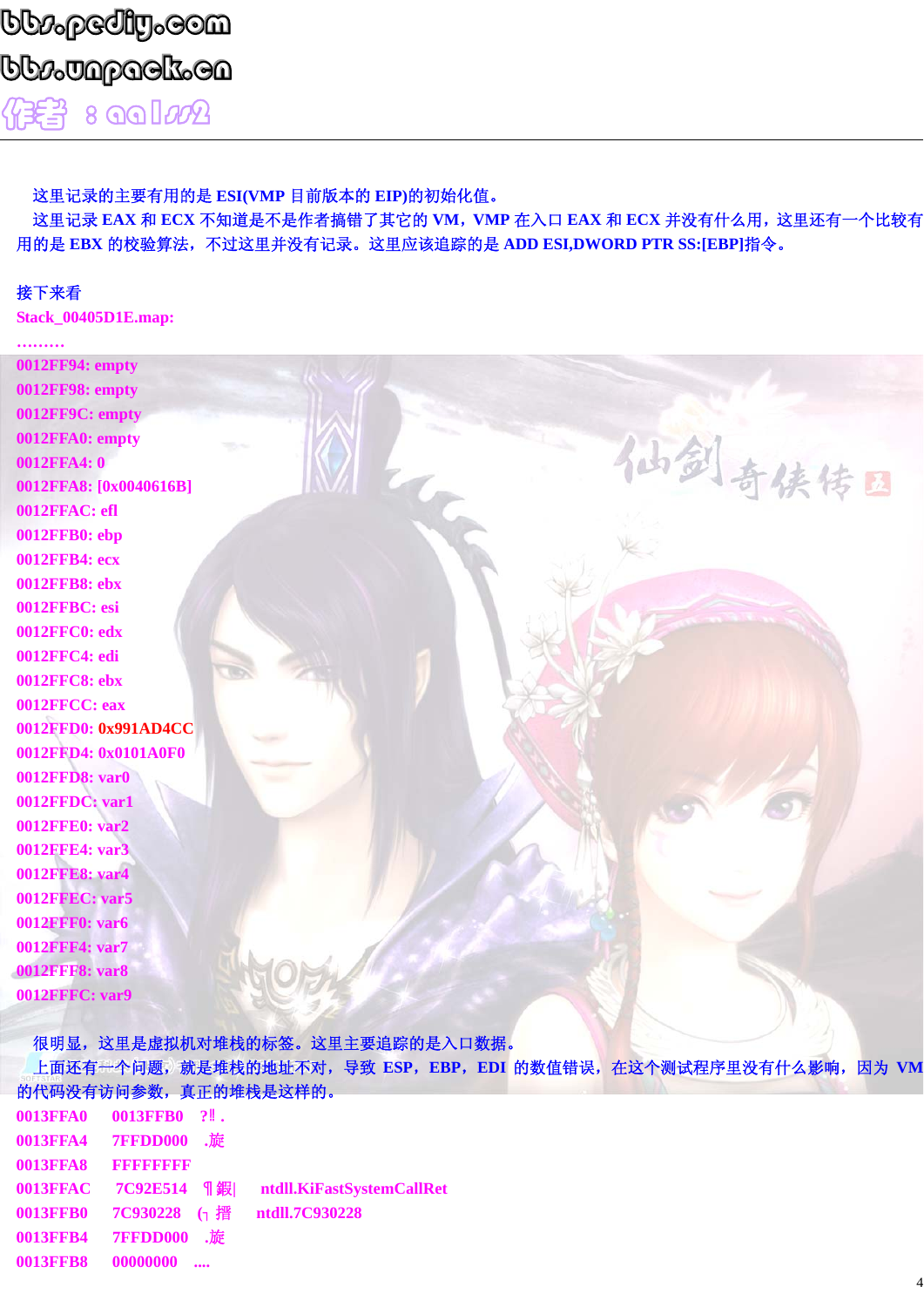# **bb:pediy.com**

bb*ø*Japack.ca 8 aalm2 你等

0013FFBC 991AD4CC 淘→

这里估计是 VMSweeper 内部的 VM 指令模拟错误。这个问题好久都没有修正-\_-

#### 接下来看 Regs\_00405F91.map 和 Regs\_00405D1E.map

地址 00405F91

| <sup>4</sup> Immunity Debugger - test2. vmp. exe                                                                                                                                                                                                                                                                                                                                                                                                                                                                                                                                                                                                                                                                                                                                                                                                                                                                                                                                                                                                                                                                                                                                                                                                                                                                                                                                                                                                                                                                                                                                                                                                                                                                                                                                                      | $\Box$ o $\boxtimes$                                                                                                                                                                                                                                                                                                                                                                                                                                                                                                                                                                                                                                                                                                                                                                                                                                                                                                                                                                                                                                                                                                                                        |
|-------------------------------------------------------------------------------------------------------------------------------------------------------------------------------------------------------------------------------------------------------------------------------------------------------------------------------------------------------------------------------------------------------------------------------------------------------------------------------------------------------------------------------------------------------------------------------------------------------------------------------------------------------------------------------------------------------------------------------------------------------------------------------------------------------------------------------------------------------------------------------------------------------------------------------------------------------------------------------------------------------------------------------------------------------------------------------------------------------------------------------------------------------------------------------------------------------------------------------------------------------------------------------------------------------------------------------------------------------------------------------------------------------------------------------------------------------------------------------------------------------------------------------------------------------------------------------------------------------------------------------------------------------------------------------------------------------------------------------------------------------------------------------------------------------|-------------------------------------------------------------------------------------------------------------------------------------------------------------------------------------------------------------------------------------------------------------------------------------------------------------------------------------------------------------------------------------------------------------------------------------------------------------------------------------------------------------------------------------------------------------------------------------------------------------------------------------------------------------------------------------------------------------------------------------------------------------------------------------------------------------------------------------------------------------------------------------------------------------------------------------------------------------------------------------------------------------------------------------------------------------------------------------------------------------------------------------------------------------|
| 文件 (F) 查看 (V) 调试 (D) 脚本库 (I) 选项 (T) 窗口 (W) 帮助 (H)<br>□ □ ③ ③ 国 图 (1 × ) Ⅱ — 1 × 2 其 】 → 1 → 1 e m t w h c P k b z r … s ?                                                                                                                                                                                                                                                                                                                                                                                                                                                                                                                                                                                                                                                                                                                                                                                                                                                                                                                                                                                                                                                                                                                                                                                                                                                                                                                                                                                                                                                                                                                                                                                                                                                                             |                                                                                                                                                                                                                                                                                                                                                                                                                                                                                                                                                                                                                                                                                                                                                                                                                                                                                                                                                                                                                                                                                                                                                             |
|                                                                                                                                                                                                                                                                                                                                                                                                                                                                                                                                                                                                                                                                                                                                                                                                                                                                                                                                                                                                                                                                                                                                                                                                                                                                                                                                                                                                                                                                                                                                                                                                                                                                                                                                                                                                       |                                                                                                                                                                                                                                                                                                                                                                                                                                                                                                                                                                                                                                                                                                                                                                                                                                                                                                                                                                                                                                                                                                                                                             |
| □ CPU - 主线程 - 模块 - test2_vm<br>$\mathbf{L}$ li<br><b>PUSH EBP</b>                                                                                                                                                                                                                                                                                                                                                                                                                                                                                                                                                                                                                                                                                                                                                                                                                                                                                                                                                                                                                                                                                                                                                                                                                                                                                                                                                                                                                                                                                                                                                                                                                                                                                                                                     | $\Box$ o $\times$                                                                                                                                                                                                                                                                                                                                                                                                                                                                                                                                                                                                                                                                                                                                                                                                                                                                                                                                                                                                                                                                                                                                           |
| 00405F7D<br>00405F7E<br>00405F81<br>00405F84<br>> 55<br>地址<br>881C24<br>MOU BYTE PTR SS: [ESP], BL<br>MOU DWORD PTR SS: [ESP], ECX<br>890C24<br>60<br>00405F85<br>68 8074547D<br><b>PUSH 7D547480</b><br>PUSH DWORD PTR SS: LESP+241<br>FF7424 24<br>00405F8A<br>00405F8E<br>RETN 28<br>NEG CL<br>S<br>F6D9<br>00405F91<br>00405F93<br>00405F93<br>00405F98<br>00405F99<br><b>DØE1</b><br>SHL CL.1<br>8A4D 02<br><b>MOU CL.BYTE PTR SS:[EBP+2]</b><br><b>CLC</b><br>F8<br>F8<br><b>CLC</b><br>00405F9A<br>00405F9B<br>F5<br><b>CMC</b><br>60<br><b>PUSHAD</b><br>00405F9C<br>SUB EBP <sub>2</sub><br>83ED 02<br>00405F9F<br>00405FA0<br>00405FA5<br>$_{\rm F8}$<br>$_{\rm CLC}$<br>E8 9A060000<br>CALL test2_um.0040663F<br>MOU DWORD PTR SS:IESP1.ESI<br>MOU DWORD PTR SS:IESP+281.EBX<br><b>893424<br/>895C24 28<br/>895C24 28<br/>E9 59000000</b><br>00405FA8<br><b>JMP test2_vm.004044C8</b><br>ALL test2_vm.0040600F<br>00405FAC<br>00405FB1<br>00405FB6<br>9C<br><b>PUSHPD</b><br>PUSH DWORD PTR SS: LESP+341<br>POP DWORD PTR SS: LESP1<br>PUSH 3C0B3C9E<br>MOU BYTE PTR SS: LESP1, 0F9<br>MOU BYTE PTR SS: LESP+C1, BH<br>PUCU BYTE PTR SS: LESP+C1, BH<br>PUCU BYTE PTR SS: LESP+C1, BH<br>00405FB7<br>00405FBB<br>00405FBE<br>00405FC3<br>FF7424 34<br>8F45 00<br>68 9E3C0B3C<br>68 9E3C0B3C<br>C60424 0C<br>887C24 0C<br>00405FC7<br>00405FCB<br>9 C<br>PUSHFD<br>00405FCC<br>8D6424 40<br>LEA ESP.DWORD PTR SS: LESP+40]<br>JMP test2_vm.00404A4A<br>STC<br>00405FD0<br>00405FD5<br>00405FD6<br>E9 75EAFFFF<br>F9<br>66:C1D6 07<br>FF35 6B614000<br>8F4424 24<br>RCL SI.7<br>PUSH DWORD PTR DS:140616B1<br>POP DWORD PTR SS:1ESP+241<br>00405FDA<br><b>00405FE0</b><br>00405FE4<br>D3DE<br>RCR ESI.CL<br>C74424 20 000(MOU DWORD PTR SS: LESP+201.0<br>00405FE6<br>o a<br>局部调用来自 0040683B | $\left\langle \right\rangle$<br>$\prec$<br>寄存器 (FPU)<br>≺<br>EAX 000000A3<br>ECX 00405946 test2_um.00405946<br>7C92E514 ntdll.KiFastSystemCallRet<br><b>EDX</b><br>EBX 00407CCA test2_vm.00407CCA<br>ESP 0013FEA4<br>EBP 0013FF90<br>ESI 00407C26 test2_um.00407C26<br>EDI 0013FED0 ASCII 'Mm ''<br>00405F8E test2_um.00405F8E<br>ES 0023 32<br>CS 001B 32<br>SS 0023 32<br>DS 0038 32<br>FS 0038 31<br>位<br>ø<br>0(FFFFFFFFF)<br>ø<br>位 OCFFFFFFFFF<br>位 OCFFFFFFFFF<br>位 OCFFFFFFFFF<br>位 7FFDF000CFF<br>0<br>D<br>A<br>Z<br>$\overline{s}$<br>ō<br>Ø<br><b>FS 003B 32 E</b><br>GS 0000 NULL<br>7FFDF000(FFF)<br>$\frac{\text{T}}{\text{D}}$<br>ø<br>0 <sub>0</sub><br>LastErr ERROR_SUCCESS (000000000)<br>EFL 00000202 (NO, NB, NE, A, NS, PO, GE, G)<br>ST0 empty -UNORM CFC4 01050104 0049005C<br>ST1 empty +UNORM 0075 00620065 00440079<br>ST2 empty +UNORM 0069 006E0069 002E0072<br>ST3 empty 0.0<br>ST4 empty 0.0<br>ST5 empty 0.0<br>S <u>T6</u> empty 0.0<br>ST7 empty 0.0<br>$\mathbf{2}$<br>ESPUOZDI<br>Err 00000000<br>3<br>10<br>Cond 0 0 0 0<br><b>FST 0000</b><br>GT<br><b>FCW 027F</b><br>Prec NEAR, 53<br>Mask<br>1111<br>$\mathbf{1}$ |
| ASCII<br>地址<br>十六进制<br>00 00 00 00<br>00 00 00 00<br>ии ии<br>00<br>00 00 00<br>00403040 00 00 00 00 00 00 00 00 00 00<br>00403040 00 00 00 00 00 00 00 00 00 00<br>00403040 00 00 00 00 00 00 00 00 00 00<br>00 00 00 00 00 00<br>00<br>00 00<br>00 00<br>00                                                                                                                                                                                                                                                                                                                                                                                                                                                                                                                                                                                                                                                                                                                                                                                                                                                                                                                                                                                                                                                                                                                                                                                                                                                                                                                                                                                                                                                                                                                                         | A 0013FEA4<br>00405946 FYP.<br>7D547480 CtT><br>0013FED0 玄!!.<br>返回到 test2_um.00405946 来x<br><b>0013FEA8</b><br>0013FEAC<br>0013FED0 玄!!. ASCII "Mm "<br>00407C26 &ie. test2_vm.00407C26<br>0013FEB0<br>0013FEB4<br>0013FEB8<br>0013FEBC<br>0013FF90<br>0013FECC<br>00407CCA<br>7C92E514<br>?!!.<br>釜e. test2_vm.00407CCA<br>9線: ntdll.KiFastSystemCallRet<br><b>0013FEC0</b><br>0013FEC4<br>00405946 PVe. 返回到 test2_vm.00405946 来<br>000000003 ?<br>00000003 ?<br>00405946 PVe. 返回到 test2_vm.00405946 来<br>20206D4D Mm<br><b>0013FEC8</b><br>0013FECC<br>0013FED0<br>0013FED4<br>0013FED8<br><b>00000400<br/>AE9FAC18</b><br>$\frac{1}{1}$<br>0013FEDC<br>8B893000<br>.0%                                                                                                                                                                                                                                                                                                                                                                                                                                                                                  |
| 指令执行的开始(00405F91), 这里是追踪 VMP 必须记录的地方。很明显这里也是追踪 RETN XX 这条指令                                                                                                                                                                                                                                                                                                                                                                                                                                                                                                                                                                                                                                                                                                                                                                                                                                                                                                                                                                                                                                                                                                                                                                                                                                                                                                                                                                                                                                                                                                                                                                                                                                                                                                                                           |                                                                                                                                                                                                                                                                                                                                                                                                                                                                                                                                                                                                                                                                                                                                                                                                                                                                                                                                                                                                                                                                                                                                                             |
| 这里记录些什么呢。                                                                                                                                                                                                                                                                                                                                                                                                                                                                                                                                                                                                                                                                                                                                                                                                                                                                                                                                                                                                                                                                                                                                                                                                                                                                                                                                                                                                                                                                                                                                                                                                                                                                                                                                                                                             |                                                                                                                                                                                                                                                                                                                                                                                                                                                                                                                                                                                                                                                                                                                                                                                                                                                                                                                                                                                                                                                                                                                                                             |
| Regs 00405F91.map:                                                                                                                                                                                                                                                                                                                                                                                                                                                                                                                                                                                                                                                                                                                                                                                                                                                                                                                                                                                                                                                                                                                                                                                                                                                                                                                                                                                                                                                                                                                                                                                                                                                                                                                                                                                    |                                                                                                                                                                                                                                                                                                                                                                                                                                                                                                                                                                                                                                                                                                                                                                                                                                                                                                                                                                                                                                                                                                                                                             |

eax: 0x43 科技(北京)有限公司 版权所有

ecx: [404E69] ^ 0x3FE1E344

edx: edx

ebx: 0x00407CCA

esp: 0x0012FEE4

ebp: 0x0012FFA4

esi: 0x00407C26

edi: 0x0012FEE4

efl: efl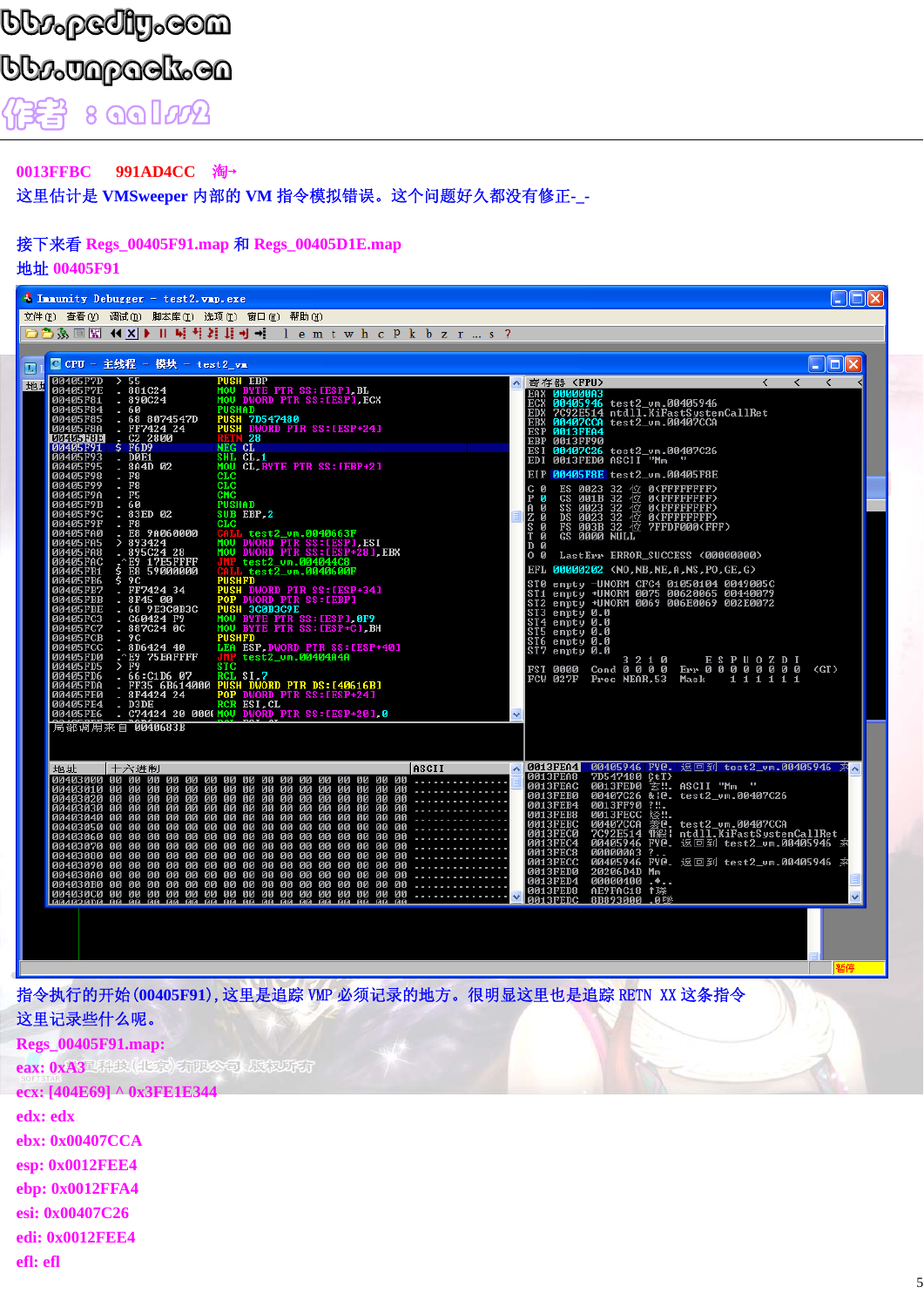### bb $p_\mathrm{p}$ ediy,eom  ${\color{black} \mathtt{bb}\mathtt{p}}$ apack.cn  $\sqrt{4}$  $\epsilon$   $\rightarrow$  8  $\alpha$ als $\alpha$

这里记录的是解密 **handle** 地址算法,这里的 **EAX** 就是 **handle**。这个算法是必须获得的,因为要用这个算法来获得指令表保 存的真正地址。

在 **VMP** 里,没有使用的指令是不会出现在指令表的,**VMP** 会用使用指令的副本进行填充,在现阶段,我们无法获知 **VMP** 将会调用哪些指令,**VMSweeper** 对所有的 **handle** 都进行了分析,这个架构对目前的版本的 **VMP** 是没有问题的,但是对某些用 陷阱地址填充的 **VM** 或者未来版本 **VMP** 也使用陷阱地址的话,就考验 **VMSweeper** 的容错和启发式了,个人觉得运行时分析对 付这些小花招会好一点。

其实用 **VM** 来追踪 **VM** 并不是什么新鲜的东西,有时甚至会用一个以上的 **VM** 来进行追踪,保存 **VM** 某个时间的现场和记录 运行轨迹也是必须的,这样可以方便调试。

接下来 **405D1E.trc** 和 **404BDD.trc**,这两个文件保存了 **VMSweeper** 内部虚拟机的执行轨迹,这里也没有什么讲的

**Compile ASSIGN (0, 2) Compile ASSIGN (3, 4) Compile ASSIGN (5, 8) Compile ASSIGN (9, 10) Compile ASSIGN (11, 13) Compile ASSIGN (14, 15) Compile ASSIGN (16, 19) Compile ASSIGN (20, 21) Compile ASSIGN (22, 23)** 

**ASSIGN** 带两个参数,第一个是汇编代码的起始位置(总的大小),第二个是执行轨迹前面的索引。

接着看一个好东西,**405D1E.log**,**405D1E** 是指令表的地址,这里记录的是 **VMSweeper** 指令收缩和模板生成流程。 第一个模板对应 **405D1E.trc** 的指令轨迹,生成的是函数地址解码模板,其它的是函数模板对应 **404BDD.trc**。

这里的信息太多了(不知道 VMSweeper 后面的版本还会不会明文 3), 足够逆出整个 VMSweeper 的扫描架构了。 这里说几句废话,给没有写过解码器的童鞋扫扫盲,据本菜鸟所知,目前常用的扫描方法有三种。

一种是最常见的特征码扫描,这里的特征码主要指的是机器码,这种扫描速度快,精确度高,但是对 **VM** 的话基本没有用了, 原因是 **VM** 每次生成的机器码都不一样。

建议在写解码器时要尽可能远离机器码,看看 VMP 的入口就知道了,任何的机器码都有可能在下一个版本被抹掉。

第二种是局部特征码,也就是使用模板,个人认为 **VMSweeper** 和 **VMP** 都使用这种方法,一部分的代码在编译时动态生成 通过逆出 **VMP** 的模板来生成相同的代码进行扫描。

还有一种就是追踪数据流,这种方法最理想的状态是不依赖任何的特征码。

我们来一个 **VMSweeper** 指令模板 **VMP\_CRC:**  这个指令的识别在 **VMP** 里应该是最难的了,底层的解码器做得怎么样就看这条指令了。 轨迹如下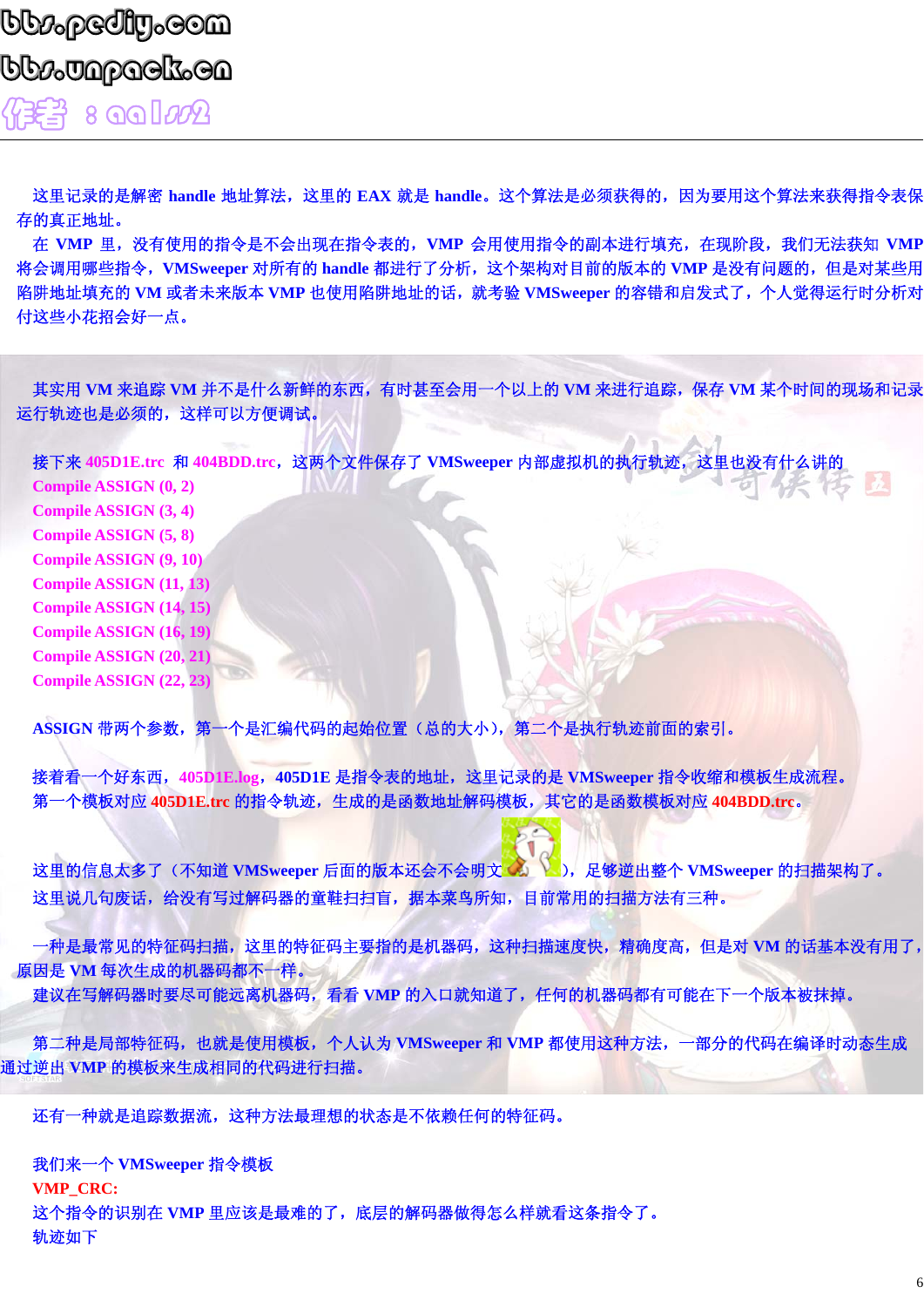### bb $\nu_\mathrm{o}$ pediy $_\mathrm{o}$ oom  ${\color{black} \mathtt{bb}\mathtt{p}}$ apack.cn  $8$   $99$  $100$

Instr. 0 parsing  $-$  0x0040504D: movzx cx, bl (aux:0x1808 insn:0x00) Instr. 1 parsing - 0x00405051: neg dx (aux.0x1808 insn:0x00) Instr: 2 parsing - 0x00405054: mov edx, dword ptr ss:[ebp] (aux:0x1C08 insn:0x00) Instr: 3 parsing - 0x00405057: lea ecx, dword ptr ds:0x3E5FB70A[ecx\*4] (aux:0x1828 insn:0x00) Instr. 4 parsing - 0x0040505E: add ebp. 4 (aux:0x1808 insn:0x00) Instr. 5 parsing  $-0x00405061$ : shrd ecx, ebx, cl (aux.0x1808 insn:0x00) Instr. 6 parsing - 0x00405064: inc cl (aux:0x1808 insn:0x00) Instr. 7 parsing  $-0x00405066$ : sub eax, eax (aux  $0x1808$  insn:  $0x00$ ) Instr. 8 parsing - 0x00405068: shr cl, cl (aux:0x1808 insn:0x00) Instr. 9 parsing - 0x004042C1: sub cl. 0D0h (aux:0x1808 insn:0x00) Instr. 10 parsing - 0x004042C4: mov ecx, eax (aux:0x1808 insn:0x00) Instr. 11 parsing - 0x004042C6: push 004042CBh (aux.0x1808 insn:0x00) Instr. 12 parsing -  $0x00405575$ : mov byte ptr ss: [esp], ch (aux. $0x1C08$  insn: $0x00$ ) Instr. 13 parsing - 0x00405578: shl eax, 7 (aux:0x1808 insn:0x00) Instr: 14 parsing -  $0 \times 0040557B$ : lea esp, dword ptr ss: [esp + 4] (aux:  $0 \times 1028$  insn:  $0 \times 00$ ) Instr. 15 parsing - 0x00405585: shr ecx, 19h (aux:0x1808 insn:0x00) Instr. 16 parsing - 0x00405588: cmc (aux:0x1808 insn:0x00) Instr. 17 parsing - 0x00405589: cmc (aux:0x1808 insn:0x00) Instr. 18 parsing - 0x0040558A: pushad (aux:0x1808 insn:0x00) Instr. 19 parsing - 0x0040558B: push 00405590h (aux:0x1808 insn:0x00) Instr. 20 parsing - 0x00405E3F: or eax, ecx (aux:0x1808 insn:0x00) Instr. 21 parsing - 0x00405E41: push 2E73AA38h (aux:0x1808 insn:0x00) Instr: 22 parsing -  $0 \times 00406661$ : xor al. byte ptr ds: [edx] (aux:  $0 \times 1808$  insn:  $0 \times 00$ ) Instr. 23 parsing -  $0x00406663$ : mov byte ptr ss: [esp], al (aux:  $0x1C08$  insn:  $0x00$ ) Instr. 24 parsing - 0x00406666: inc edx (aux.0x1808 insn:0x00) Instr: 25 parsing - 0x00406667: push 0040666Ch (aux:0x1808 insn:0x00) Instr. 26 parsing - 0x00406289: push 0040628Eh (aux.0x1808 insn:0x00) Instr. 27 parsing -  $0x0040614D$ : dec dword ptr ss: [ebp] (aux: $0x1C08$  insn: $0x00$ ) Instr. 28 parsing - 0x00406150: push esp (aux:0x1808 insn:0x00) Instr. 29 parsing -  $0x00406151$ : mov byte ptr ss: [esp + 4], bh (aux:  $0x1C28$  insn:  $0x00$ ) Instr. 30 parsing -  $0x00406155$ : push dword ptr ss: [esp + 4] (aux:  $0x1C28$  insn:  $0x00$ ) Instr. 31 parsing -  $0x00406159$ : lea esp, dword ptr ss: [esp + 38h] (aux: $0x1C28$  insn: $0x00$ ) Instr. 32 parsing - 0x00406163: pushfd (aux:0x1808 insn:0x00) Instr. 33 parsing - 0x00406164: pushad (aux.0x1808 insn.0x00) Instr. 34 parsing - 0x00406165: pushfd (aux:0x1808 insn:0x00) Instr: 35 parsing - 0x00406166: push 0040616Bh (aux: 0x1808 insn: 0x00) Instr. 36 parsing - 0x0040453F: mov dword ptr ss. [ebp], eax (aux:0x1C08 insn:0x00) Instr. 37 parsing - 0x00404542: pushfd (aux:0x1808 insn:0x00) Instr. 38 parsing -  $0x00404543$ : mov byte ptr ss: [esp + 8], 1Eh (aux:  $0x1C28$  insn:  $0x00$ ) Instr. 39 parsing -  $0x00404548$ : mov word ptr ss: [esp + 10h], sp (aux:  $0x1428$  insn:  $0x00$ ) Instr: 40 parsing - 0x0040454D: lea esp. dword ptr ss:[esp + 30h] (aux:0x1C28 insn:0x00)

#### 收缩后形成一个匹配模板

**0040504D: edx = [ebp] 00405057: ebp += 4 石根公司 版权所有 00405061: cmd -= cmd 00405068: ecx = cmd 004042C6: cmd <<= 7 0040557B: ecx >>= 0x00000019 00405588: cmd |= ecx 00405E41: cmd ^= [edx] 00406667: [ebp] -= 1 00406150: [ebp] = cmd** 

侏传区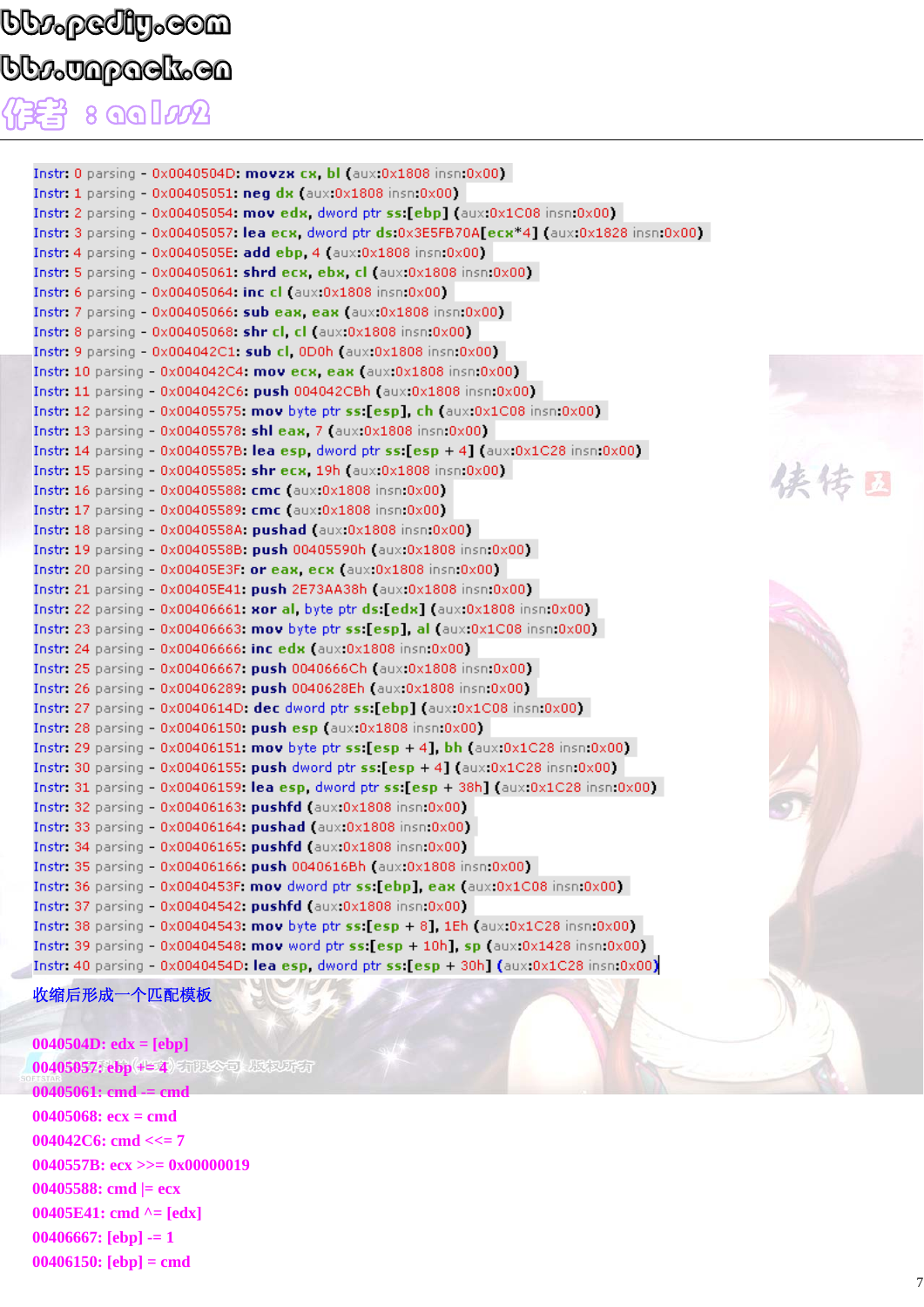### bb $p_0$ ediy.com  ${\color{black} \mathtt{bbo}}$ bb ${\color{black} \mathtt{p}}$ anpack.cn 作者 : aa1ss2

**\*\*\* Primitive Template \*\*\*** 

**{ NN\_mov, dt\_dword, "edx", "[ebp]", R\_SS }; { NN\_add, dt\_dword, "ebp", "4", R\_NONE }; { NN\_sub, dt\_dword, "cmd", "cmd", R\_NONE }; { NN\_mov, dt\_dword, "ecx", "cmd", R\_NONE }; { NN\_shl, dt\_dword, "cmd", "7", R\_NONE }; { NN\_shr, dt\_dword, "ecx", "0x00000019", R\_NONE }; { NN\_or, dt\_dword, "cmd", "ecx", R\_NONE }; { NN\_xor, dt\_byte, "cmd", "[edx]", R\_DS }; { NN\_sub, dt\_dword, "[ebp]", "1", R\_SS }; { NN\_mov, dt\_dword, "[ebp]", "cmd", R\_SS };**  这个应该就是内部定义的匹配模板了,参数也很简单。

**VM primitive 0B – Crc** 

**VMSweeper** 将一些特殊值进行了定义,个人理解为可能考虑这些值在以后的版本会改变。

**cmd** : 动态解码的数值 **reg\_cmd** : **VMP** 内部寄存器数值 **efl** : **eflags** 

还有一些有趣的寄存器大小转换,这里就不说了。

### 三. 伪代码追踪

在识别所有的 **handle** 后,**VMSweeper** 开始追踪伪代码,其轨迹记录在**(**入口 **eip).trc** 里,这里的测试程序是 **401000.trc** 这里的花指令识别和指令收缩和底层的并没有什么不同 这个文件上半部分记录的是入口的轨迹,从

**\*\*\*\*\* Start Virtual Machine \*\*\*\*\*** 

| 开始记录 VMP 伪代码的轨迹 log 窗口显示的数据 |  |
|-----------------------------|--|
|-----------------------------|--|

| 00407C20    | <b>A9</b>         | pop | dword ptr [reg_34]   | ;00000206        | ;efl               |
|-------------|-------------------|-----|----------------------|------------------|--------------------|
| 00407C1F    | A9                | pop | dword ptr [reg_34]   | <b>;203D9563</b> | $\frac{1}{2}$ sret |
| 00407C1E    | <b>B1</b>         | pop | dword ptr [reg_4]    | ;00000246        | ; iEFL             |
| 00407C1D    | A5                | pop | dword ptr [reg_2C]   | <b>;0012FFF0</b> | ; <b>IEBP</b>      |
| 00407C1C BB |                   | pop | dword ptr [reg_10]   | <b>;0012FFB0</b> | iECX               |
| 00407C1B    | A7                | pop | dword ptr [reg_28]   | <b>;7FFD9000</b> | ;iEBX              |
|             | 00407CIA BFL京 有限公 | pop | dword ptr [reg_18]   | $:$ FFFFFFFFF    | ;iESI              |
| 00407C19 B7 |                   | pop | dword ptr [reg_8]    | ;7C92EB94        | ;iEDX              |
| 00407C18    | AF                | pop | dword ptr [reg_38]   | ;7C930738        | ;iEDI              |
| 00407C17    | $\mathbf{A1}$     | pop | dword ptr $[reg_24]$ | <b>;7FFD9000</b> | $;$ iEBX           |
| 00407C16    | AD                | pop | dword ptr $[reg_3C]$ | ;00000000        | ; <b>iEAX</b>      |
| 00407C15    | <b>BD</b>         | pop | dword ptr $[reg_1C]$ | <b>;991AD4CC</b> | <b>;0x991AD4CC</b> |
| 00407C14    | <b>B</b> 9        | pop | dword ptr $[reg_14]$ | <b>;0101A0F0</b> | ;0x0101A0F0        |

仙剑奇侠传日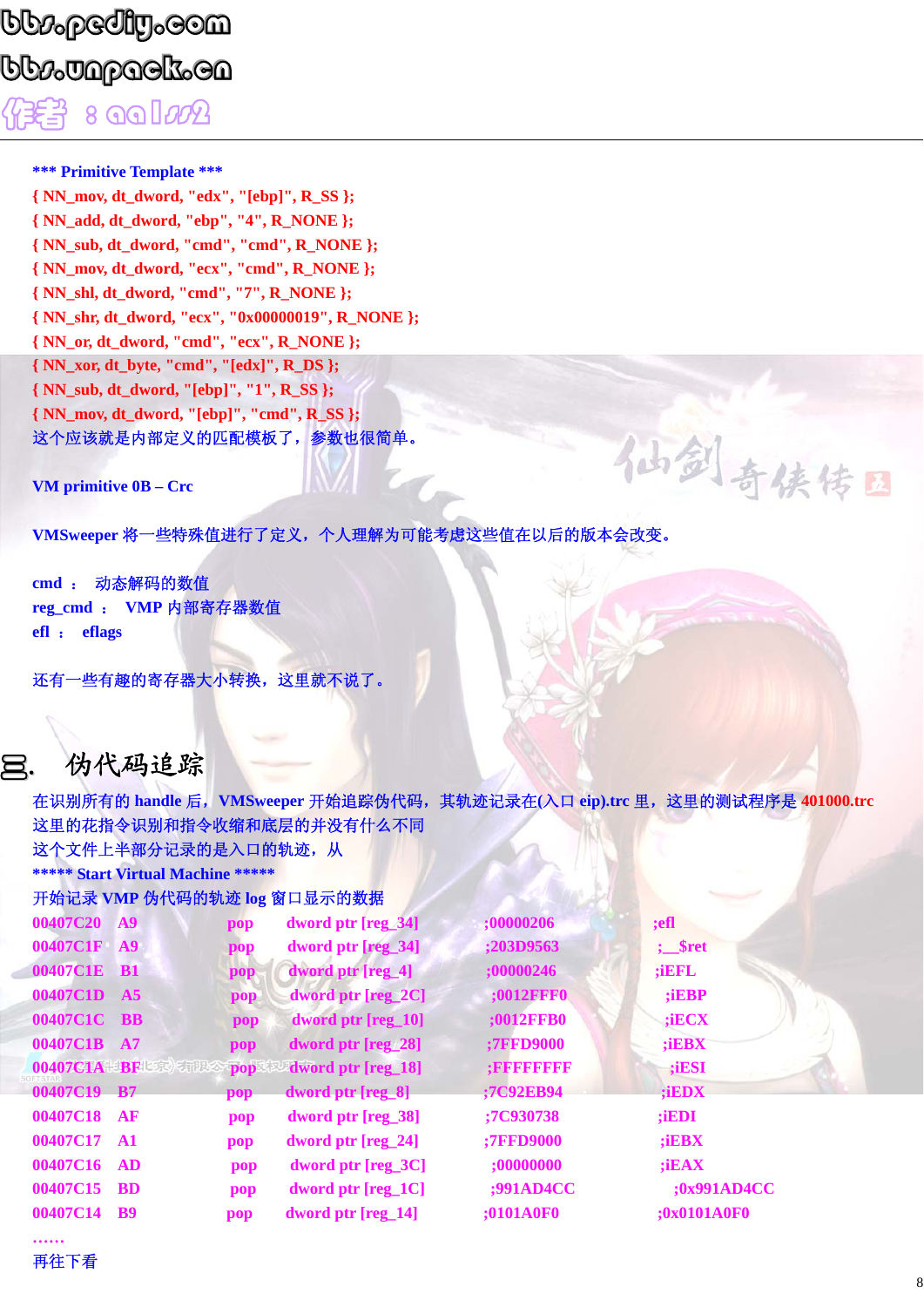### bb $\iota$ pediy.com  ${\color{black} \mathtt{bb}\mathtt{p}}$ apack.cn  $8$   $99$  $92$

#### **\*\*\*\*\* Stop Virtual Machine \*\*\*\*\***

**Instr: 0 parsing - 0x00140040: push 0101A0F0h (aux:0x1808 insn:0x00) Instr: 1 parsing - 0x00140045: push 991AD4CCh (aux:0x1808 insn:0x00) Instr: 2 parsing - 0x0014004A: push eax (aux:0x1808 insn:0x00) Instr: 3 parsing - 0x0014004B: push ebx (aux:0x1808 insn:0x00) Instr: 4 parsing - 0x0014004C: push edi (aux:0x1808 insn:0x00) Instr: 5 parsing - 0x0014004D: push edx (aux:0x1808 insn:0x00) Instr: 6 parsing - 0x0014004E: push esi (aux:0x1808 insn:0x00)** 

#### 这里记录的是伪代码的轨迹,再下来是花指令识别的轨迹。 然后就不正常了

**Can't devirtualize line - svm\_34 = and ~svm\_22, 0x00000010 Can't devirtualize line - rvm\_14 = shr svm\_34, 0x04 Can't devirtualize line - svm\_45 = and rvm\_3C, 0x0F Not equal variable (0x0F - 00000001) in line - svm\_45 = and rvm\_3C, 0x0F ……** 

这里先不管它了**……** 

**……** 

我们接下来看 **401000.log**。 **VMSweeper** 在运行时申请了一块内存,我这里的是 内存映射**,** 条目 **5**  地址**=00140000**  大小**=00040000 (262144.)**  属主**= 00140000 (**自身**)**  区段**=**  类型**=Priv 00021040**  访问**=RWE**  初始访问**=RWE**  内存开始的 0x40 作为执行引擎的寄存器, 然后将 VMP 伪代码用汇编指令模拟

**00140040: [0x00140020] = 0 00140064: svm\_1 = add [0x0040616B], 0x203D9563 0014006D: [0x00140034] = iEFL 00140074: [0x00140034] = svm\_1 0014007A: [0x00140004] = iEFL 00140080: [0x0014002C] = iEBP 00140086: [0x00140010] = iECX 0014008C: [0x00140028] = iEBX 00140092: [0x00140018] = iESI 00140098: [0x00140008] = iEDX 0014009E: [0x00140038] = iEDI 001400A4: [0x00140024] = iEBX 001400AA: [0x0014003C] = iEAX 001400B0: [0x0014001C] = 0x991AD4CC 001400B6: [0x00140014] = 0x0101A0F0 001400BC: svm\_2 = add 0xB1B55788, 0x4E8AF8C5**  仙剑奇侠传日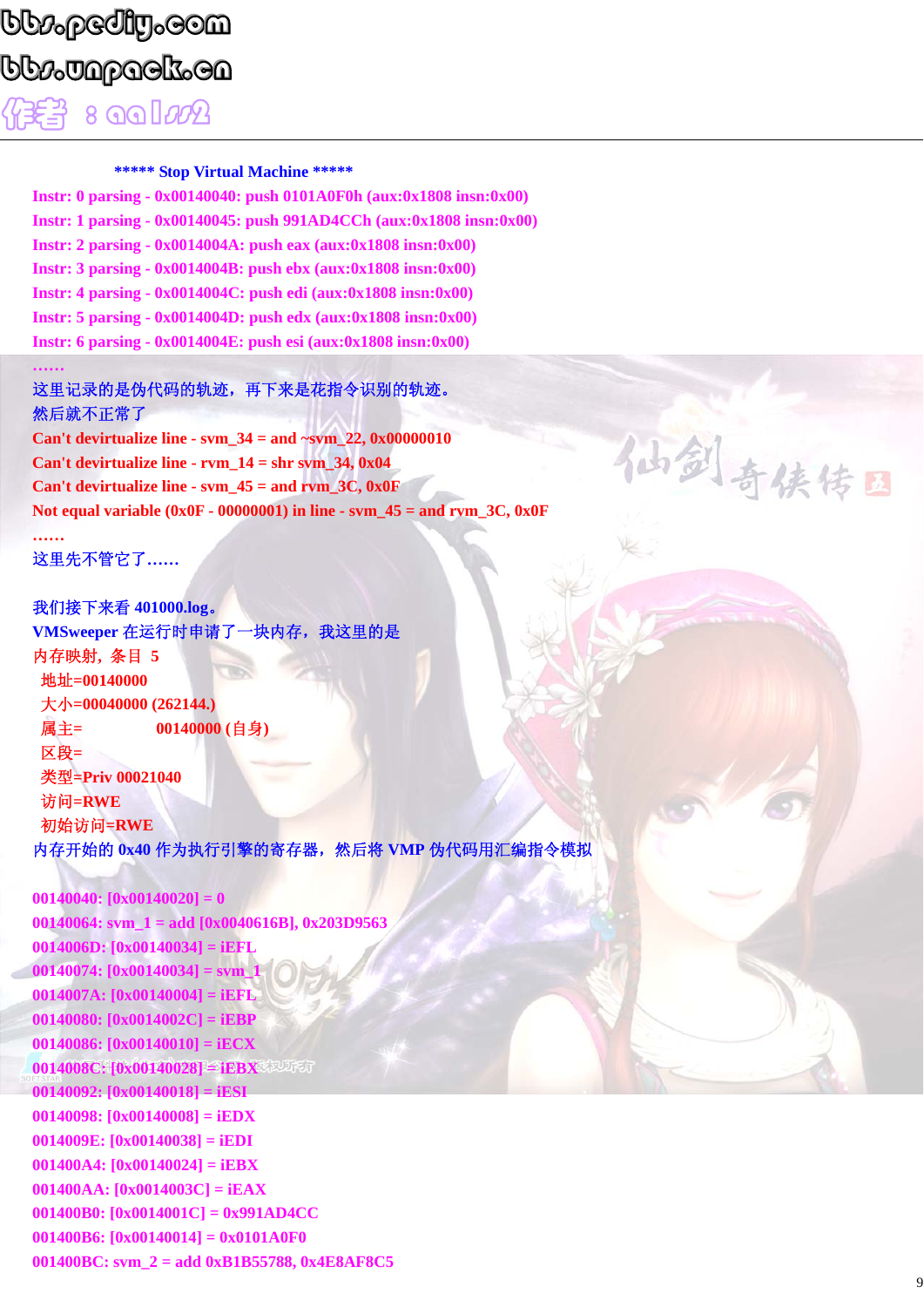# bb $\iota_\rho$ ediy.com bb $\nu$ Japack.en

 $\sqrt{2}$  :  $\sqrt{2}$   $\sqrt{2}$ 

**001400CF: [0x00140014] = iEFL 001400D6: svm\_3 = add svm\_2, [0x00140020] 001400E0: [0x0014001C] = iEFL 001400E7: svm\_4 = add 0x696F2C6D, [svm\_3] 001400EE: [0x00140030] = iEFL 001400F5: svm\_5 = add 0x0000000A, \_\_\$esp ……** 

#### **Patch** 的指令是

| 00140040 | 68 F0A00101          | //模拟入口<br><b>PUSH 101A0F0</b>     |            |
|----------|----------------------|-----------------------------------|------------|
| 00140045 | <b>68 CCD41A99</b>   | <b>PUSH 991AD4CC</b>              |            |
| 0014004A | 50                   | <b>PUSH EAX</b>                   | 仙剑奇侠传国     |
| 0014004B | 53                   | <b>PUSH EBX</b>                   |            |
| 0014004C | 57                   | <b>PUSH EDI</b>                   |            |
| 0014004D | 52                   | <b>PUSH EDX</b>                   |            |
| 0014004E | 56                   | <b>PUSH ESI</b>                   |            |
| 0014004F | 53                   | <b>PUSH EBX</b>                   |            |
| 00140050 | 51                   | <b>PUSH ECX</b>                   |            |
| 00140051 | 55                   | <b>PUSH EBP</b>                   |            |
| 00140052 | 9 <sub>C</sub>       | <b>PUSHFD</b>                     |            |
| 00140053 | FF35 6B614000        | <b>PUSH DWORD PTR DS:[40616B]</b> |            |
| 00140059 | 68 00000000          | <b>PUSH 0</b>                     |            |
| 0014005E | 8F05 20001400        | POP DWORD PTR DS:[140020]         |            |
| 00140064 | 68 63953D20          | <b>PUSH 203D9563</b>              |            |
| 00140069 | 58                   | <b>POP EAX</b>                    |            |
| 0014006A | 010424               | <b>ADD DWORD PTR SS:[ESP],EAX</b> | //用堆栈来模拟运算 |
| 0014006D | 9 <sub>C</sub>       | <b>PUSHFD</b>                     |            |
| 0014006E | 8F05 34001400        | POP DWORD PTR DS:[140034]         |            |
| 00140074 | 8F05 34001400        | POP DWORD PTR DS:[140034]         |            |
| 0014007A | 8F05 04001400        | POP DWORD PTR DS:[140004]         |            |
| 00140080 | 8F05 2C001400        | POP DWORD PTR DS:[14002C]         |            |
| 00140086 | 8F05 10001400        | POP DWORD PTR DS:[140010]         |            |
| 0014008C | 8F05 28001400        | POP DWORD PTR DS:[140028]         |            |
| 00140092 | 8F05 18001400        | POP DWORD PTR DS:[140018]         |            |
| 00140098 | 8F05 08001400        | POP DWORD PTR DS:[140008]         |            |
| 0014009E | 8F05 38001400        | POP DWORD PTR DS:[140038]         |            |
| 001400A4 | 8F05 24001400        | POP DWORD PTR DS:[140024]         |            |
| 001400AA | <b>8F05 3C001400</b> | POP DWORD PTR DS:[14003C]         |            |
| 001400B0 | 8F05 1C001400        | POP DWORD PTR DS:[14001C]         |            |
| 001400B6 | 8F05 14001400        | POP DWORD PTR DS:[140014]         |            |
| 001400BC | 68 6D2C6F69          | <b>PUSH 696F2C6D</b>              |            |
| 001400C1 | 688857B5B1           | <b>PUSH B1B55788</b>              |            |
| 001400C6 | <b>68 C5F88A4E</b>   | <b>PUSH 4E8AF8C5</b>              |            |
| 001400CB | 58                   | <b>POP EAX</b>                    |            |
| 001400CC | 010424               | <b>ADD DWORD PTR SS:[ESP],EAX</b> |            |